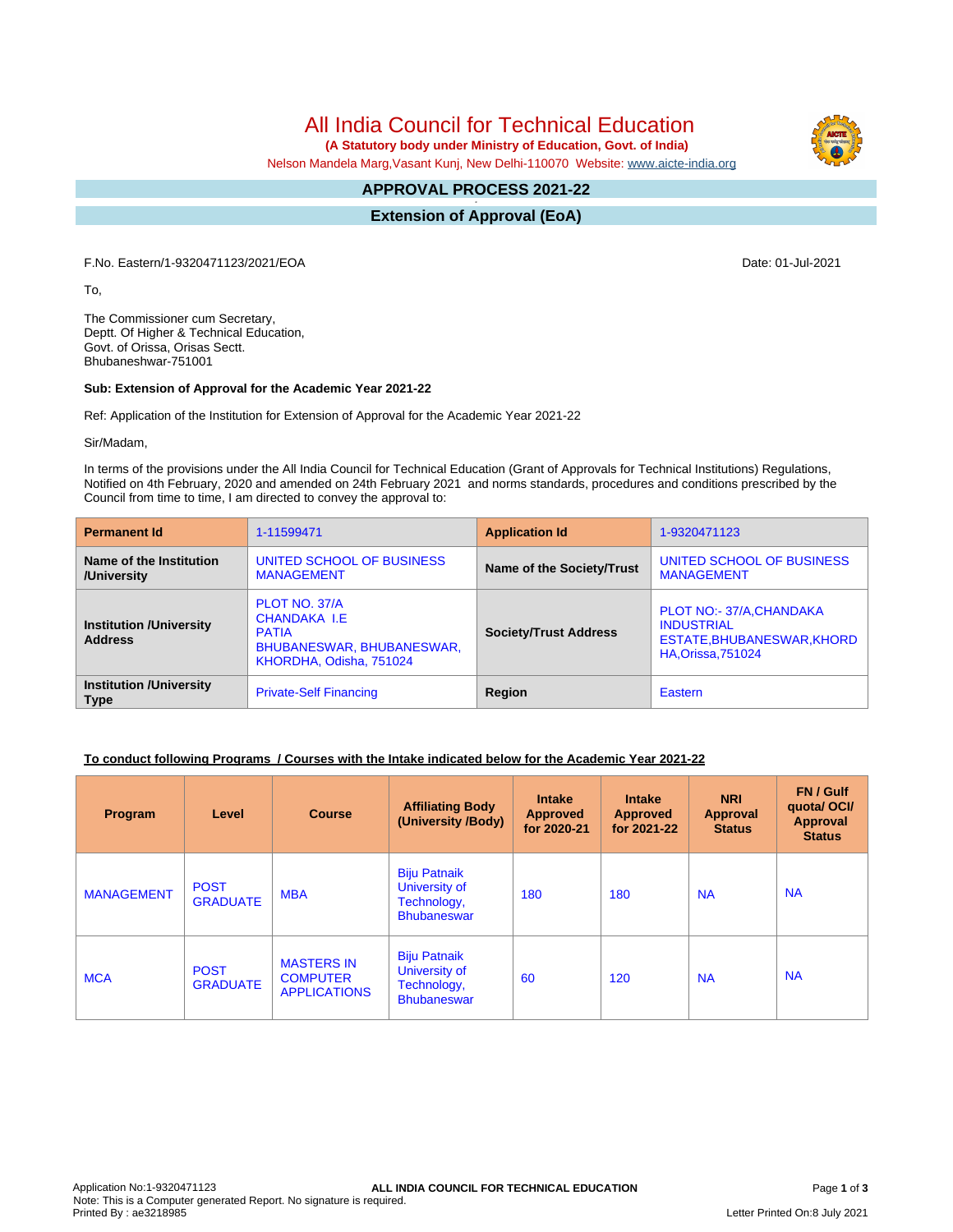### **It is mandatory to comply with all the essential requirements as given in APH 2021-22 (Appendix 6)**

# **Important Instructions**

- 1. The State Government/ UT/ Directorate of Technical Education/ Directorate of Medical Education shall ensure that 10% of reservation for Economically Weaker Section (EWS) as per the reservation policy for admission, operational from the Academic year 2019-20 is implemented without affecting the reservation percentages of SC/ ST/ OBC/ General. However, this would not be applicable in the case of Minority Institutions referred to the Clause (1) of Article 30 of Constitution of India. Such Institution shall be permitted to increase in annual permitted strength over a maximum period of two years.
- 2. The Institution offering courses earlier in the Regular Shift, First Shift, Second Shift/Part Time now amalgamated as total intake shall have to fulfil all facilities such as Infrastructure, Faculty and other requirements as per the norms specified in the Approval Process Handbook 2021-22 for the Total Approved Intake. Further, the Institutions Deemed to be Universities/ Institutions having Accreditation/ Autonomy status shall have to maintain the Faculty: Student ratio as specified in the Approval Process Handbook.
- 3. Strict compliance of Anti-Ragging Regulation, Establishment of Committee for SC/ ST, Establishment of Internal Complaint Committee (ICC), Establishment of Online Grievance Redressal Mechanism, Barrier Free Built Environment for disabled and elderly persons, Fire and Safety Certificate should be maintained as per the provisions made in Approval Process Handbook and AICTE Regulation notified from time to time.
- 4. In case of any differences in content in this Computer generated Extension of Approval Letter, the content/information as approved by the Executive Council / General Council as available on the record of AICTE shall be final and binding.

**Prof.Rajive Kumar Member Secretary, AICTE**

Copy \*\* to:

- **1. The Director of Technical Education\*\*, Odisha**
- **2**. **The Registrar\*\*,** Biju Patnaik University Of Technology, Bhubaneswar
- **3. The Principal / Director,** UNITED SCHOOL OF BUSINESS MANAGEMENT Plot No. 37/A Chandaka I.E Patia Bhubaneswar, Bhubaneswar,Khordha, Odisha,751024
- **4. The Secretary / Chairman,** PLOT NO:- 37/A,CHANDAKA INDUSTRIAL ESTATE BHUBANESWAR,KHORDHA Orissa,751024
- **5. The Regional Officer,** All India Council for Technical Education College of Leather Technology Campus Block LB, Sector III, Salt Lake City Kolkata - 700 098, West Bengal

#### **6. Guard File(AICTE)**

Note: Validity of the Course details may be verified at **<http://www.aicte-india.org/>**.

\*\* Individual Approval letter copy will not be communicated through Post/Email. However, consolidated list of Approved Institutions(bulk) will be shared through official Email Address to the concerned Authorities mentioned above.